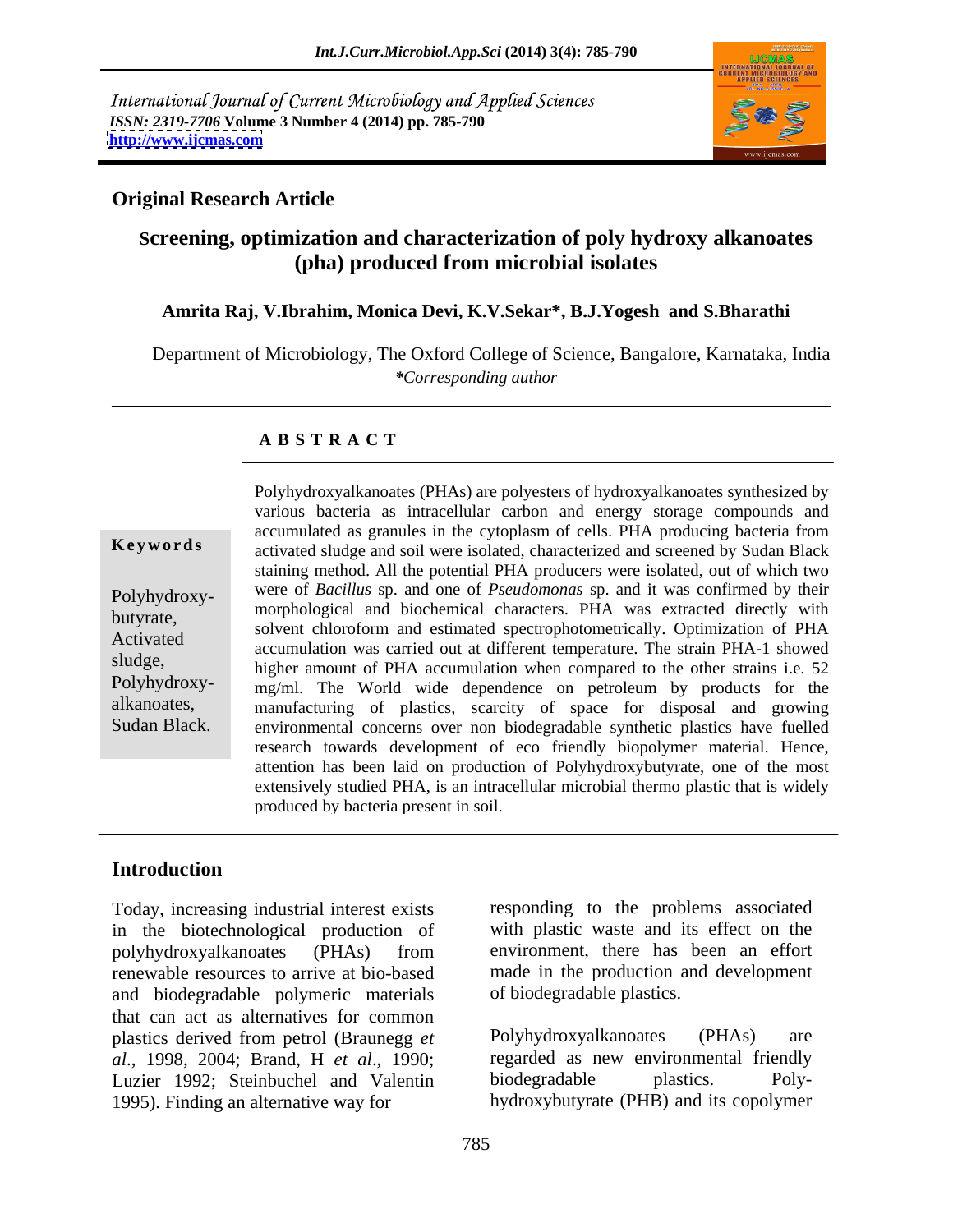poly-hydroxybutyrate-co-hydroxyvalerate (P (HB-co-HV)) are the common types of variety of micro-organisms accumulate such as Azotobacter, Bacillus, PHA within cells as an intracellular *Archaebacteria*, storage material of carbon and energy Pseudomonas have been found to

activated sludge are the cost reduction for producing bioplastics, simpler production facility, and wastes recycle. However, **Materials and Methods** PHAs productivity and PHAs content during the use of activated sludge were **Sampling** much lower than those by pure culture

Polyhydroxyalkanoates (PHA) are plant and Banneraghatta National park polyesters that accumulate as inclusions in a wide variety of bacteria. Because of their inherent biodegradability, PHA are **Isolation of Bacterial Strains** considered to be good candidates for biodegradable plastics, since they possess material properties similar to those of out by serial dilution of fresh activated synthetic polymers currently in use and are sludge sample and soil sample in 0.85% completely biodegradable after disposal. sterile saline solution followed by plating Poly-hydroxyalkanoates (PHAs) are of the samples on a nutrient agar media. inclusion bodies accumulated by some The plates were incubated at 37°C for 24 bacterial genera as reserve material, when  $48 \text{hrs}$ . culture medium is unbalanced due to limited oxygen, nitrogen, phosphorous, sulphur or magnesium and an excess of carbon source (Lee, 1996). Lafferty *et al*.,<br>(1988) stated that the accumulation of Bacterial strains were screened for PHA PHA by microorganisms can be stimulated by production by Sudan black staining under unbalanced growth conditions, *i.e.*,<br>when nutrients such as nitrogen, bacterial colonies were subsequently phosphorus or sulfate become limiting, analyzed for haemolysis on blood agar. when oxygen concentration is low, or Identification of isolates was carried out when the C: N ratio of the feed substrate is by performing biochemical tests (Holt, higher. PHB is accumulated by numerous

PHAs, and other forms also exist. A wide Huisman, 1999). A number of bacteria **(**Akar *et al*., 2006; Dionisi *et al*., 2006; synthesize PHA to varying levels. Reis *et al*., 2003). *Ralstonia eutropha* (formerly *Alcaligenes* Activated sludge used as a mixed culture published research work because it can for PHA production has been studied by accumulate PHAs upto 80 per cent dry many researchers. When compared with weight (Lee, 1996). The present study is pure culture fermentation processes, the focused on the isolation of PHA producing merits of PHA production system by bacterial strains from activated sludge and microorganisms and is the best characterized PHA (Madison and Huisman, 1999). A number of bacteria such as *Azotobacter*, *Bacillus, Archaebacteria, Methylobacteria*, *Pseudomonas* have been found to *eitrophus*) has been the subject of much forest soil, and their optimization.

# **Materials and Methods**

# **Sampling**

(Lemos *et al*., 2003; Reis *et al*., 2003). Activated sludge and forest soil sample were collected from Sewage treatment respectively for the isolation of bacteria.

# **Isolation of Bacterial Strains**

Isolation of bacterial strains was carried sludge sample and soil sample in 0.85% 48hrs.

## **Screening and characterization of PHA accumulating strains**

Bacterial strains were screened for PHA (Burdon, 1942; Lee, 1996). The isolated bacterial colonies were subsequently 1994).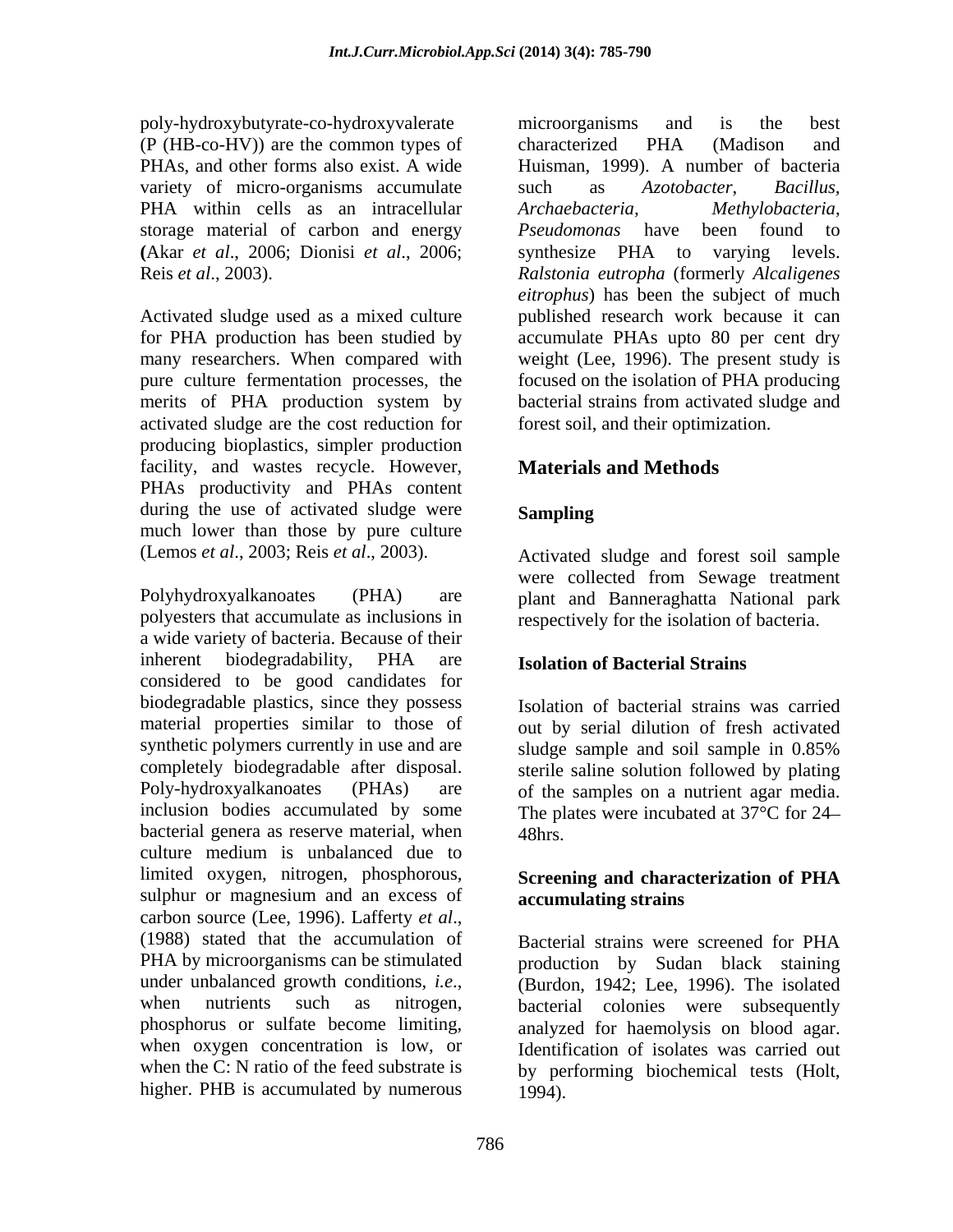The selected, most efficient PHB than PHAs. The percentage of intracellular producing bacterial isolates were PHA accumulation is estimated as the inoculated in Mineral Salt Medium (MSM) comprised of following 5g Sodium chloride, 1.5g K<sub>2</sub>HPO<sub>4</sub>, 1.5g KH<sub>2</sub>PO<sub>4</sub>, 1g MgS0<sub>4</sub>, 5g Sucrose, 0.5g Ammonium Residual biomass  $(g/L) = DCW (g/L)$  – nitrate in 1L of distilled water. The pH of the media was maintained to be  $7\pm0.1$ . The culture flask was kept in shaker at 150 rpm  $PHA$  accumulation  $(\%) = \underline{Dry}$  weight of at 35 °C for two days (Amirul *et al.*, 2008, extracted PHA  $(g/L) \times 100\%$ Du *et al*., 2001 and Yamanka *et al*., 2010).

The PHA was directly extracted using the PHA producing isolates were optimized at solvent chloroform. The bacterial cultures 37 ºC and 45ºC in Minimal Salt Broth, the were harvested by centrifugation at 5000 sediments were collected which was rpm for 10 min. The cell pellet was further evaporated at 60 ºC with suspended in sodium hypochlorite solution chloroform. The cell dry weight was and incubated at 37 $^{\circ}$ C for 1 - 2 hrs for treated with conc. H<sub>2</sub>SO<sub>4</sub> at 100 $^{\circ}$ C for 10 complete digestion of cell components except PHA, where by lipids and proteins under UV spectrophotometer at 320 nm were degraded. The mixture was (Law and Slepecky, 1961). centrifuged to collect PHA granules and<br>the supernatant was discarded The **Results and Discussion** the supernatant was discarded. The sediment was washed twice with 10 ml of distilled water and centrifuged. The PHA granules in the sediment were washed twice with acetone, methanol and diethyl ether (1:1:1) respectively. The polymer granule was dissolved with boiling acuvated studies and solution sample by serial chloroform and was evaporated by air drying, to yield dry powder of PHA (Santhanum and Sasidharan, 2010). Eased on Budan Black stanning, tince

# **Quantification of PHA**

The bacterial culture was centrifuged at **Characterization** 6000 rpm to obtain the cell pellet and dried to estimate the dry cell weight Screened bacterial strains were (DCW) in units of g/L (Du *et al*., 2001). Residual biomass was estimated as the difference between dry cell weight and dry weight of extracted PHA (Zakaria *et al*.,

**Production of PHA in shake flask** 2010). This was calculated to determine the cellular weight and accumulation other percentage composition of PHA present in the dry cell weight.

> Residual biomass  $(g/L) = DCW (g/L) -$ Dry weight of extracted PHA (g/L)

extracted PHA (g/L)  $\times$  100%  $DCW(g/L)$ 

### **Extraction of PHA Optimization of PHA**

minutes. And the absorbance was taken

# **Results and Discussion**

### **Isolation and screening of bacterial isolates for PHA production**

Several bacteria were isolated from activated sludge and soil sample by serial dilution method. From this, six isolates were selected for PHA production and based on Sudan Black staining, three potential PHA producers were screened out of six isolates.

### **Characterization of PHA producing bacterial isolates**

Screened bacterial strains were characterized by Gram staining and biochemical tests. Out of three isolates, 2 were Gram positive bacteria and 1 was Gram negative bacteria (Table.1)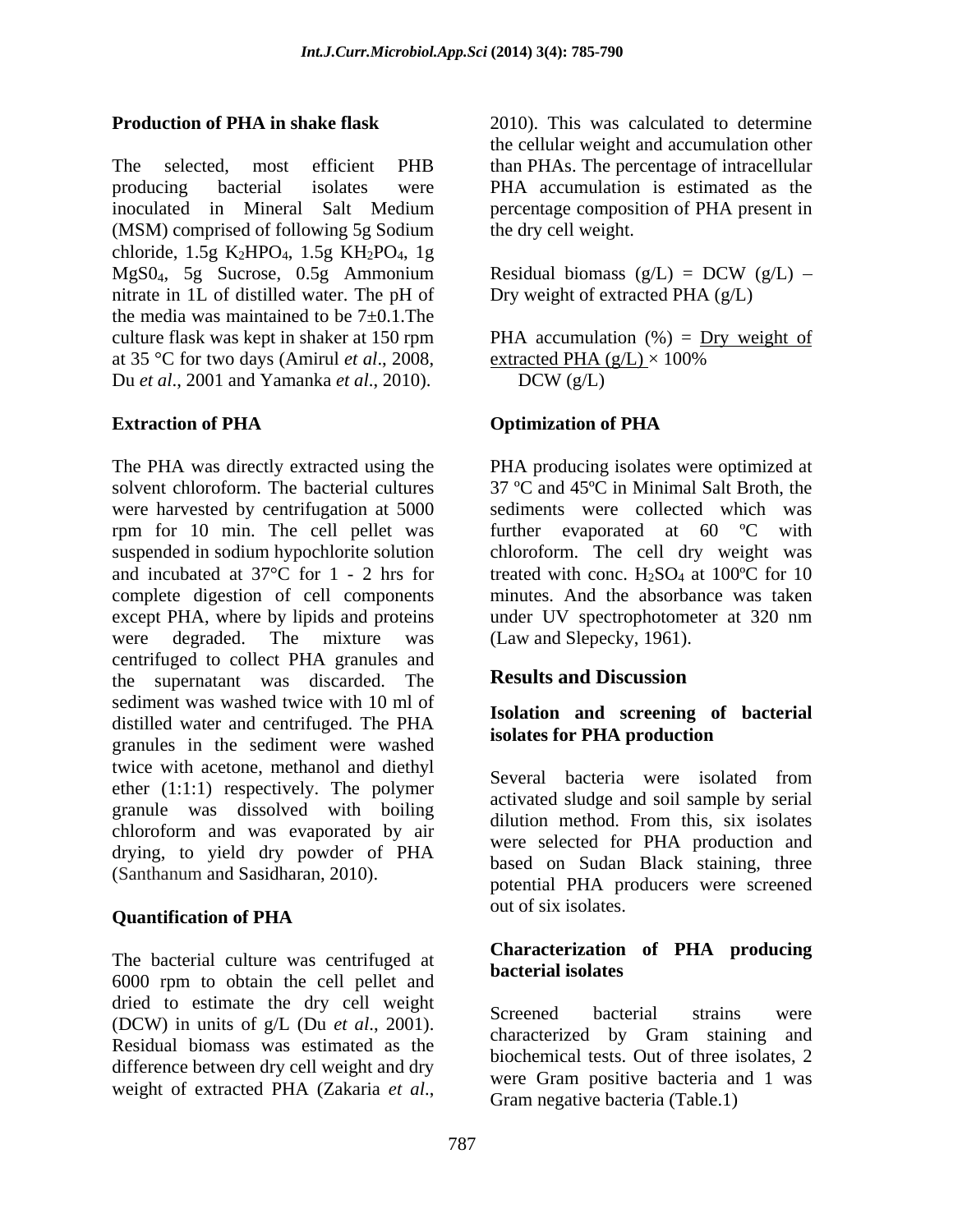### *Int.J.Curr.Microbiol.App.Sci* **(2014) 3(4): 785-790**

| <b>Biochemical</b><br><b>Characteristics</b> | PHA <sub>1</sub>   | PHA <sub>2</sub>   | PHA <sub>3</sub>   |
|----------------------------------------------|--------------------|--------------------|--------------------|
| <b>Gram's Reaction</b>                       | Gram positive rods | Gram positive rods | Gram negative rods |
| <b>Motility Test</b>                         | Motile             | Motile             | Motile             |
| <b>Oxidase Test</b>                          | Positive           | Positive           | Positive           |
| Catalase Test                                | Positive           | Positive           | Positive           |
| Endospore staining                           | <i>Positive</i>    | Positive           | Negative           |
| Nitrate reduction test   Positive            |                    | Positive           | Positive           |
| Starch hydrolysis                            | Positive           | Positive           | Negative           |

# **Table.1** Microbiological Biochemical characteristics

**Table.2** Sugar Fermentation Test

| <b>Isolates</b>  | <b>Glucose</b> | <b>Fructose</b>   Lactose |                       | Maltose   Sucrose | Mannitol   Galactose |                                        |
|------------------|----------------|---------------------------|-----------------------|-------------------|----------------------|----------------------------------------|
| PHA <sub>1</sub> | $A/G+$         | $A/G+$                    | $\sqrt{2}$<br>$A/G^+$ |                   |                      |                                        |
| PHA <sub>2</sub> | $A/G+$         | $A/G+$                    | $\sqrt{2}$<br>A/G     | $A/G+$            |                      | $\mathbf{A}$ $\mathbf{A}$ .<br>$A/G^+$ |
| PHA <sub>3</sub> | $\mathbf{L}$   | $A/G+$                    |                       |                   |                      |                                        |

### **Table.3** Quantification of PHA obtained

| <b>Isolates</b>  | Dry weight of | <b>Cell Dry</b> | <b>Residual</b>  | % of PHA                     |
|------------------|---------------|-----------------|------------------|------------------------------|
|                  | PHA(g/ml)     | weight $(g/ml)$ | Biomass $(g/ml)$ | $\alpha$ accumulation (g/ml) |
| PHA <sub>1</sub> | $\pm 0.05$    | 0.10            | 10.045           |                              |
| PHA <sub>2</sub> | 0.041         | 0.112           | 0.071            | 36.61                        |
| PHA <sub>3</sub> | 0.052         | 0.106           | 0.05             | 49.06                        |

# **Figure 1: Quantitative analysis PHA**

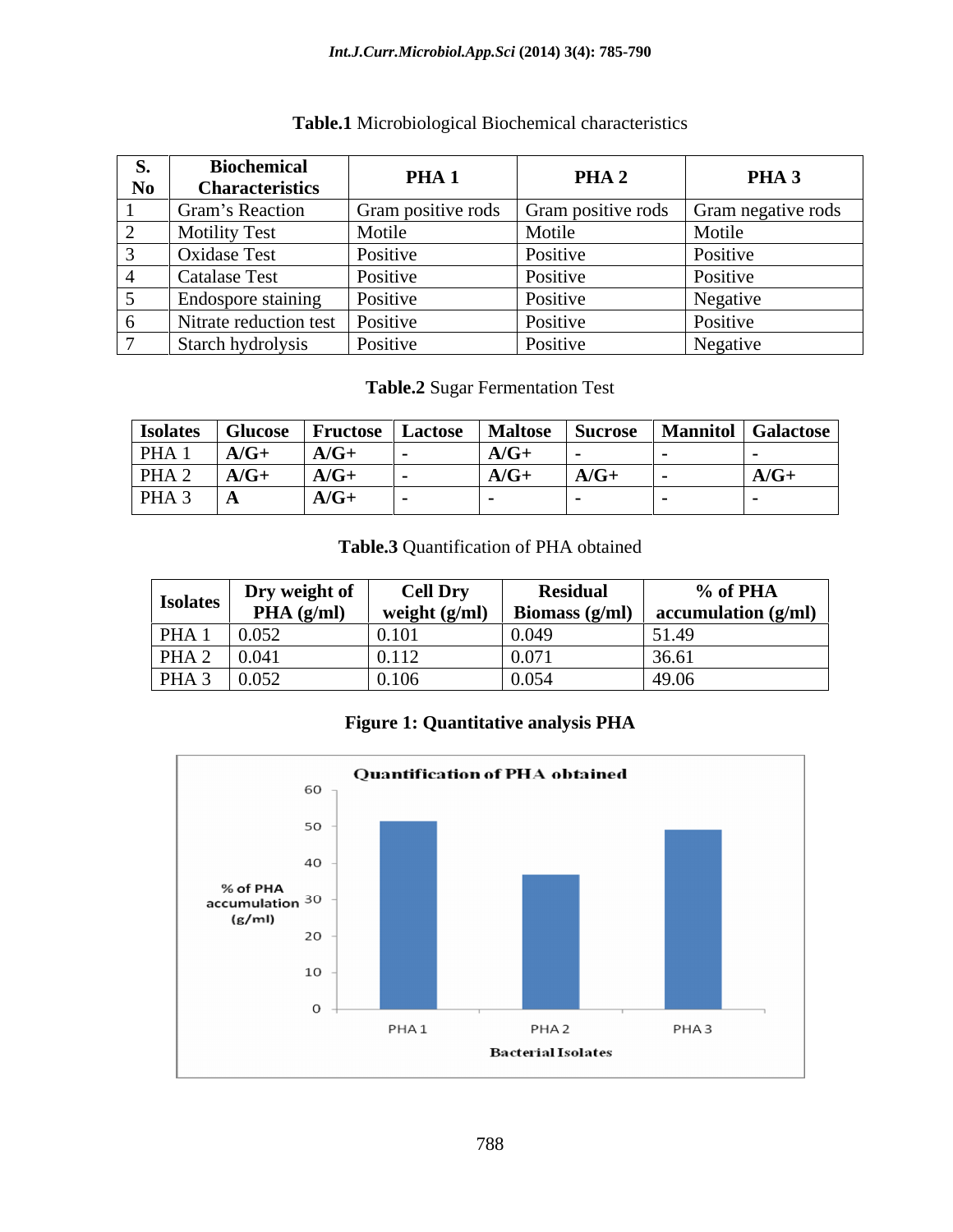# **Extraction of PHA** Sciences 970.

From the screened organisms, dry weight Brand, H., Gross, R.A., Lenz, R.W and of PHA was high in PHA-1 and PHA-3, compared to PHA-2, grown in Mineral Salt Medium. The extracted PHA was an Braunegg, G., Bona, R and Koller, M., ivory white colored powder and it was found to be sparingly soluble in water. The extracted PHA is shown in (Table 2). 1974.

Extracted PHA was quantified and renewableresources: physiological and compared with other isolated organisms. From the results it was found that PHA 65:127-161. accumulation was in proportion to the dry Burdon, K.L., Stokes, J.C and Kimbrough, cell weight which was similar to the studies of Du *et al*., (2001) and Zakaria *et al*., (2010). (Table: 3) (Figure: 1 & 2) for fat with Sudan Black B- stain.

- Akar, A., Akkaya, E. U., Yesiladali, S. K., Celikyilmaz, G., Cokgor, E. U., lunatus phosphovorus under various
- Amirul, A. A., Yahya, A.R.M., Suresh, K., Azizan, M.N.M and Majid, M.I.A. J. Biotech., 88: 59-65. 2008. Biosynthesis of poly (3-hydroxy butyrate-co-4-hydroxybutyrate) Kulim Malaysia. Bioresour Technol.,
- Aravind, J., Sasikala, P., Preethi, R and W. 1988. Microbial production of poly<br>Aravind 2012. Production of hydroxybutyric acid.Biotechnology Polyhydroxyalkanoate (PHA) Using Special microbial Processes, 136-176.<br>Hydrolyzed Grass and Syzygium Lee, S.Y. 1996. Bacterial Hydrolyzed Grass and Syzygium Biotechnology 13: 2 (3) 970-982 Food

Sciences 970.

Biochem Eng Biotechnol 41:77–93.

- Brand, H., Gross, R.A., Lenz, R.W and Fuller, R.C. 1990. Plastics from bacteria and for bacteria:
- 2004. Sustainable polymer production. Polym Plast Technol Eng43:1779 1974.
- **Quantification of PHA** KF. 1998. Polyhydroxyalkanoates, Braunegg, G., Lefebvre, G and Genser, KF. 1998. Polyhydroxyalkanoates, biopolyesters from from engineering aspects. J Biotechnol 65:127 161.
	- C.E. 1942. Studies of the common aerobic spore-forming *Bacilli* staining Journal of Bacteriology, 43, 717-724.
- **References** Dionisi, D., Majone, M., Vallini, G., Di Tamerler, C., Orhon, D and Cakar, Z. by mixed microbial cultures in a P. 2006. Accumulation of sequencing batch reactor, polyhydroxyalkanoates by Micro Biotechnology and Bioengineering Gregorio, S and Beccari, M. 2006. Effect of the applied organic loadrate on biodegradable polymer production by mixed microbial cultures in a sequencing batch reactor, 93(1):76-88.
	- growth conditions, Journal of Du, G., Chen, J., Yu, J and Lun, S. 2001. Industrial Microbiology and Continuous production of poly-3- Biotechnology 33(3):215-220. hydroxybutyrate by Ralstonia hydroxybutyrate by *Ralstonia eutropha* in a two stage culture system. J. Biotech., 88: 59-65.
	- copolymer by *Cupriavidus* sp. Bergey's Manual of Determinative USMAA1020 isolated from lake Bacteriology 9th edition, Williams and Holt, J.G., Krig, N.R., Sneath Pefer, H.A., Staley, J.T and Williams, S.T. 1994. Bacteriology 9th edition, Williams and Wilkins, Baltimore.
	- 99: 4903-4909. Lafferty, R.M., Korsatko, B and Korsatko, Aravind. 2012. Production of -hydroxybutyric acid.Biotechnology W. 1988. Microbial production of poly -hydroxybutyric acid.Biotechnology Special microbial Processes, 136-176.
	- Cumini Seed As Low Cost Substrates. Polyhydroxyalkanoates. *Biotechnology*<br>
	Iournal of Microbiology and Bioengineering, 49: 1-14. Journal of Microbiology, and Bioengineering, 49: 1-14. Lee, S.Y. 1996. Bacterial Polyhydroxyalkanoates. *Biotechnology and Bioengineering*, 49: 1-14. Microbiology Review, 103, 131-140.